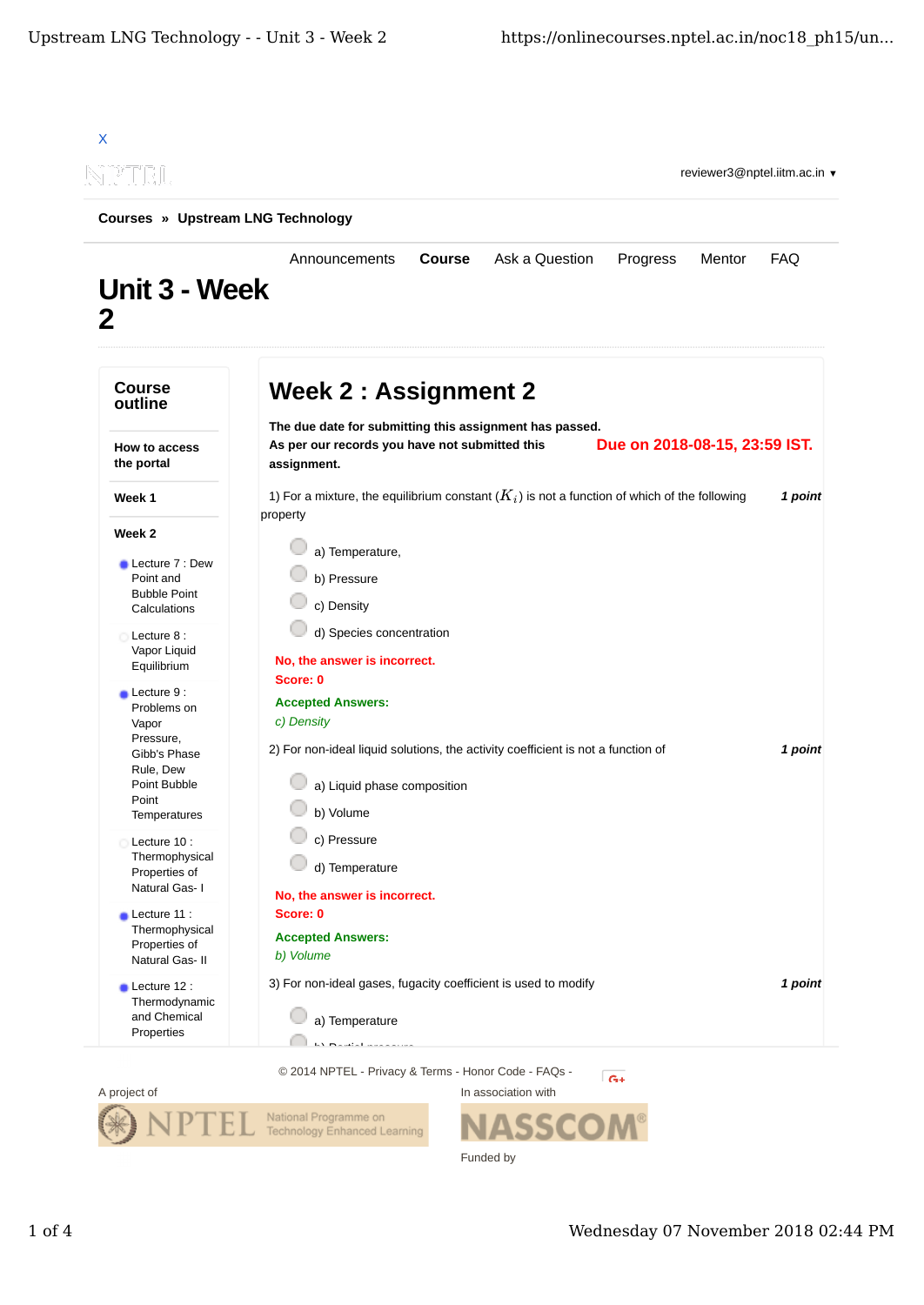## Upstream LNG Technology - - Unit 3 - Week 2

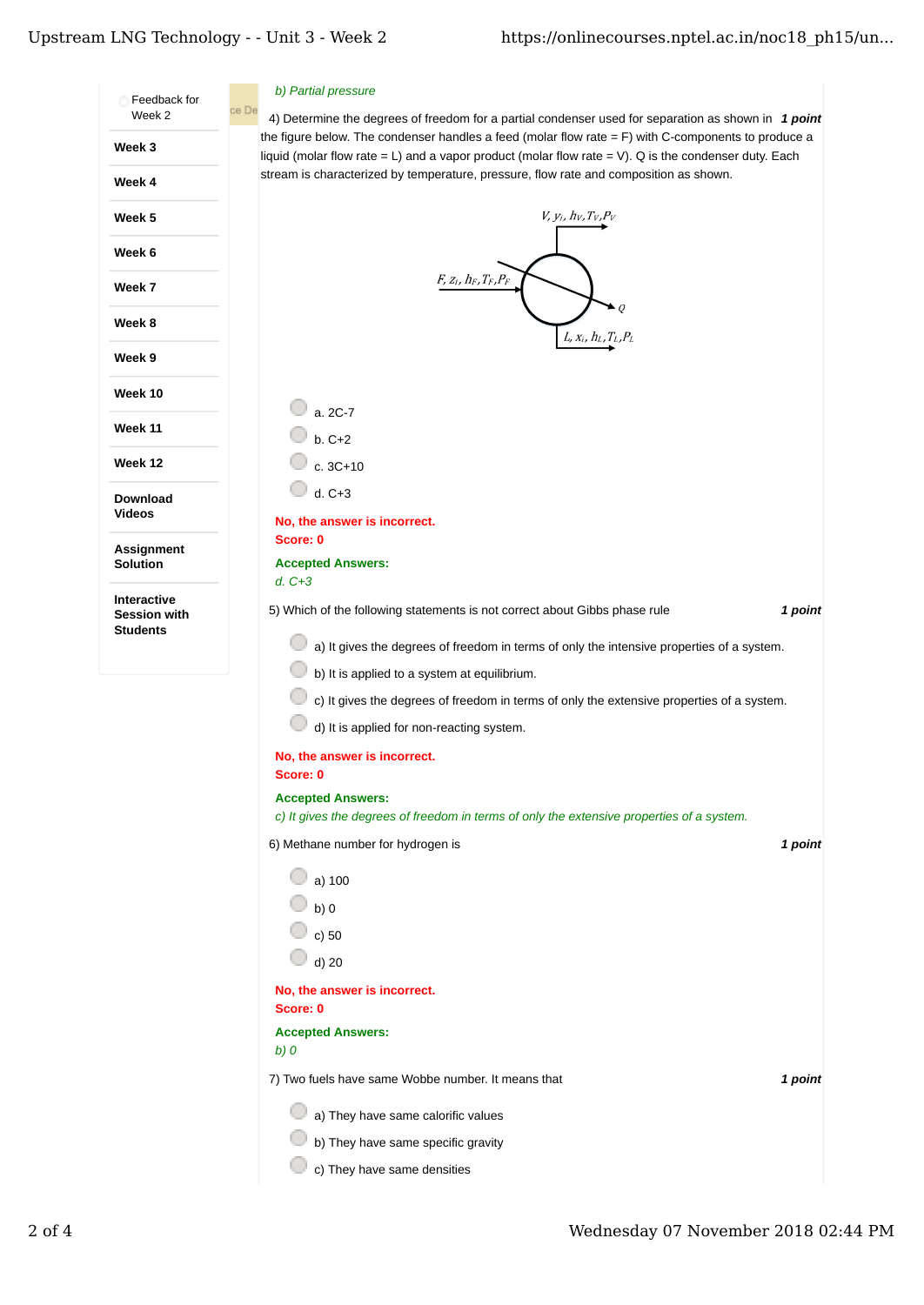8) *1 point* A liquefied natural gas, containing methane, ethane, propane and nitrogen, is getting d) They can be substituted for each other in a particular burner **No, the answer is incorrect. Score: 0 Accepted Answers:** *d) They can be substituted for each other in a particular burner* vaporized into the ullage of a storage tank. The degrees of freedom of the system is

 $\Box$  a) 3.2  $\bigcirc$  b) 2  $\bigcirc$  c) 4  $\Box$  d) 7

**No, the answer is incorrect. Score: 0**

**Accepted Answers:**

*c) 4*

9) *1 point* **Use the following form of Antoine's equation to solve questions 9 and 10**

 Acetone 7.1327 1219.97 230.653 Hexane 7.01051 1246.33 232.988 log10 *P* = − , where *P* is in mm Hg and *T* is in sat *<sup>i</sup> Ai Bi T* + *Ci* C o Species *Ai Bi Ci*

At 24 ℃, vapor pressure of acetone, in mm Hg, is about

| a. 220 mmHg                                                         |         |
|---------------------------------------------------------------------|---------|
| $b.25$ mmHg                                                         |         |
| c. $72 \text{ mmHg}$                                                |         |
| d. 760 mmHg                                                         |         |
| No, the answer is incorrect.<br>Score: 0                            |         |
| <b>Accepted Answers:</b><br>a. 220 mmHg                             |         |
| 10) The saturation temperature of hexane at 1 atm pressure is about | 1 point |
| a. 41 °C                                                            |         |
| b. 77 °C                                                            |         |